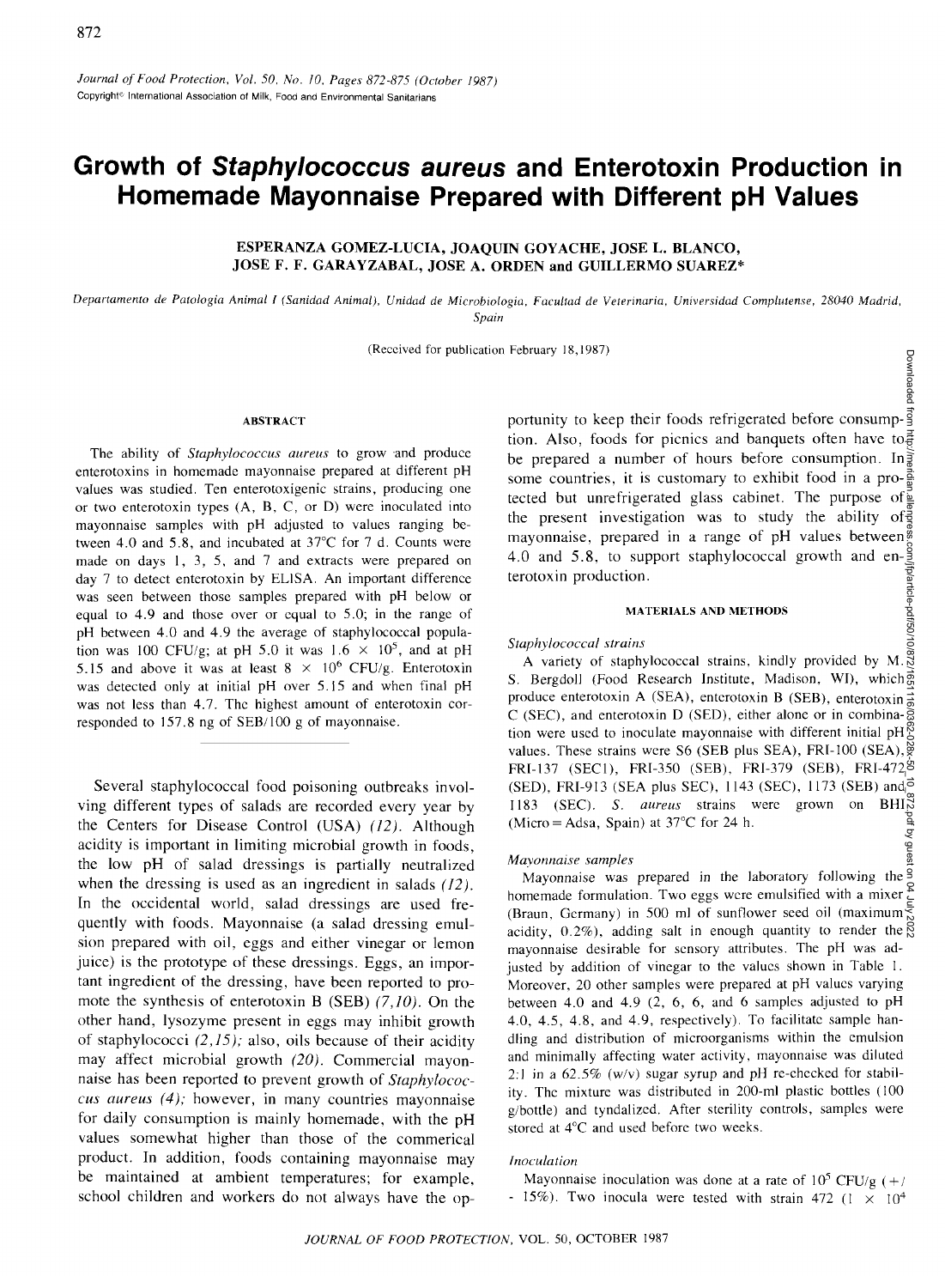TABLE 1. *Growth and enterotoxin production by the staphylococcal strains inoculated into mayonnaise prepared at different pH values.* 

| Strain         | <b>SET</b>  | Initial pH | Final pH | Log | Enterotoxin<br>(ng/100 g) |
|----------------|-------------|------------|----------|-----|---------------------------|
| S6             | <b>SEB</b>  | 5.2        | 4.7      | 7.2 | 4.0                       |
| S6             | <b>SEB</b>  | 5.6        | 5.2      | 6.9 | NS.                       |
| <b>FRI-100</b> | <b>SEA</b>  | 5.15       | 5.1      | 7.2 | 45.5                      |
| FR1-137        | <b>SEC</b>  | 5.2        | 5.0      | 6.5 | 12.5                      |
| <b>FRI-350</b> | <b>SEB</b>  | 5.8        | 5.0      | 6.8 | 62.9                      |
| FRI-379        | <b>SEB</b>  | 5.5        | 5.2      | 6.8 | 157.8                     |
| FR1-379        | <b>SEB</b>  | 5.7        | 4.3      | 7.9 | $\mathbf{0}$              |
| FRI-472        | <b>SED</b>  | 5.0        | 4.5      | 4.7 | $\theta$                  |
| <b>FRI-472</b> | <b>SED</b>  | 5.8        | 4.8      | 6.1 | 42.9                      |
| FRI-913        | SEA and SEC | 5.2        | 4.3      | 7.6 | $0$ and $0$               |
| FRI-1143       | <b>SEC</b>  | 5.8        | 5.0      | 8.1 | 129.5                     |
| FRI-1173       | <b>SEB</b>  | 5.0        | 4.2      | 4.3 | $\bf{0}$                  |
| FRI-1183       | <b>SEC</b>  | 5.3        | 4.6      | 8.3 | $\theta$                  |

and  $1 \times 10^5$  CFU/g). All inoculations were done in duplicate samples. Every strain was inoculated in two mayonnaise samples prepared with pH under 5.0. Samples were incubated at 37°C for 7 d.

#### *Bacterial enumeration and pH measurement*

One-gram samples were taken on days I, 3, 5, and 7. Enumeration was achieved by decimal dilutions using 1% peptone water (Difco) plus 0.1% Tween 20. Bacterial counts were done using duplicate plates and the spread plate technique. Both Baird-Parker agar (BP) (Micro = Adsa, Spain) and Plate Count Agar (PCA) (Micro = Adsa, Spain) were used for staphylococcal counts. The pH, both initial and final, was determined with a pH meter type 414 (Crison, Barcelona, Spain).

## *Enterotoxin detection*

Mayonnaise samples were examined on day 7 for the presence of SEA, SEB, SEC, and SED by the ELISA method as described by Freed et al. *(5).* Enterotoxin was extracted according to the method proposed by Miller et al. *(11),* but concentration was achieved by dialysis against polyethylen glycol 20 *M*  (Serva). Recovery of entrotoxin added to non-inoculated mayonnaise ranged between 65 and 72%; the minimum enterotoxin detected was 2.0 ng/100 g of mayonnaise.

## **RESULTS AND DISCUSSION**

Cell counts were done in two different media, a selective one, Baird-Parker Agar (BP), and a non-selective medium (PCA), to compare the ability of the two media to support growth of pH-stressed cells. Several investigators have found BP to be adequate for recovery of stressed cells *(3,8,13,16),* whereas other investigators reported that media containing tellurite were inadequate for recovery of staphylococci from foods *(19).* However, if egg yolk is present, the effect of tellurite may be counteracted *(18).* In our experiments with salad dressing, the results obtained with the two media were similar.

An important difference was seen between those samples prepared with the pH below or equal to 4.9 and those over or equal to 5.0. At an initial pH of 4.0 no live cells were recoverable (Fig. 1). Less than 100 CFU/g



Figure 1. *Average values (logj0 CFU/g) for staphylococcal populations at different pH values independent of strain.* 

were recoverable after 7 d of incubation at pH values between 4 and 4.9. At pH 5.0, the average recovery was  $1.6 \times 10^5$  CFU/g (log<sub>10</sub>, 5.2), whereas at pH 5.15, the recovery was  $8 \times 10^6$  CFU/g (log<sub>10</sub>, 6.9). Staphylococcal growth did not occur at initial pH values of 4.9 or below; in some instances the staphylococci were inactiviated within a few hours. On the other hand, multiplication of *S. aureus* did occur in 48 to 72 h, even as much as 1000-fold for strains FRI-1183 and FRI-1143, at initial pH values above 5.0, with counts staying above  $10^6$  CFU/g throughout the incubation period. It is indicated from these results that in mayonnaise the pH may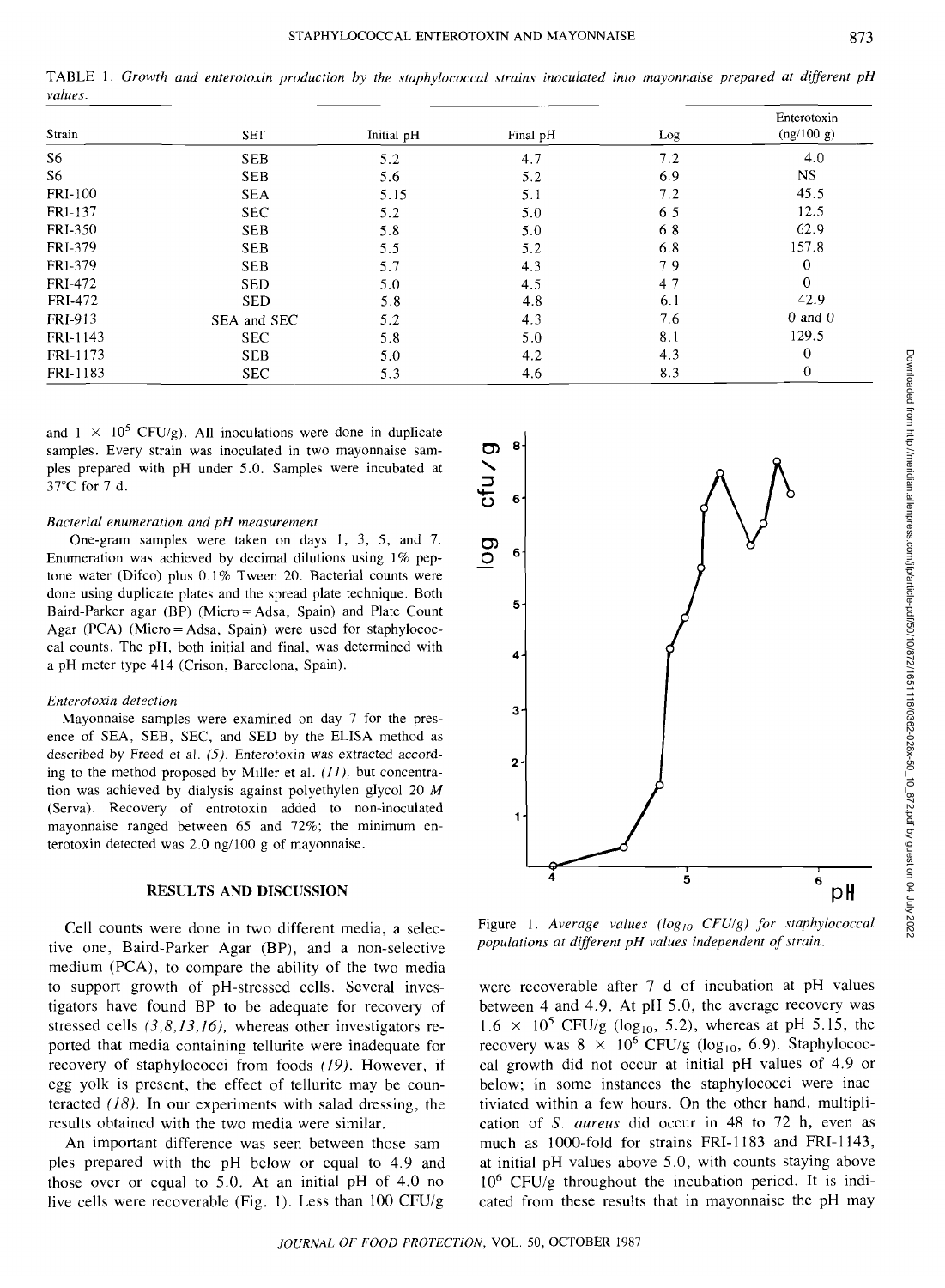

Figure 2. *Behavior of* S. aureus *inoculated into mayonnaise samples prepared with pH 5.6 (* $\triangle$   $\longrightarrow$   $\triangle$ ), 5.2 ( $\triangle$   $\longrightarrow$   $\triangle$ ), 4.8 ( $\circ$   $\circ$   $\circ$ ), and 4.5 ( $\bullet$  –



Figure 3. *Behavior ofS.* aureus *FRl-137 inoculated into mayonnaise samples prepared with pH 5.5 (* $\triangle$ , 5.2  $(\Delta \longrightarrow \Delta)$ , 4.8 ( $\bigcirc \longrightarrow$ ), and 4.5 ( $\bullet$ 



Figure 4. *Behavior ofS.* aureus *FR1-472 inoculated into mayonnaise samples prepared with pH 5.8 (* $\triangle$  *-*  $\triangle$ ) and 5.0 ( $\blacksquare$ -*U), as influenced by inoculum.* 

be a critical factor in the range between pH 4.9 and 5.1. This is in agreement with the results of Barber and Deibel *(1)* who reported that in aerobiosis staphylococcal growth was possible at pH values equal to or above 5.1. The differences in cell counts above pH 5.1 are statistically insignificant; the data are in disagreement with those of Magrini et al. *(9)* who found that the growth rate of strain 137 was less at pH 5.4 than at pH 6.0.

The daily cell counts in inoculated samples prepared at two pH values are shown in Fig. 2, 3, and 4. The counts remained stable when the pH was above 5, but decreased gradually at lower pH values. The effect on inoculum size is presented in Fig. 3. No enterotoxin was detected in the mayonnaise when the initial pH was under 5.0; however, all enterotoxins were produced at initial pH values above 5.1. The enterotoxin production by the different strains at pH values over 5.0 is shown in Table  $\frac{5}{9}$ 1. The increased production of enterotoxin a higher  $pH\frac{3}{5}$ values can be attributed to more active staphylococcal  $\frac{5}{9}$ growth.

The fact that no enterotoxin was detected in the pres- $\frac{2}{5}$ ence of good growth in some instances (Table 1) has  $\frac{3}{8}$ been observed by other investigators. Genigeorgis et al. (6) reported that growth of strain 137 was possible in  $\frac{3}{8}$ the pH range of 5.0 to 6.5, although SEC could be de- $\frac{3}{8}$ tected only at pH values above 5.5. It has been reported<sup> $\frac{\cancel{0}}{6}$ </sup> also that pH affects differently the synthesis of the en- $\frac{3}{5}$ terotoxins; SEA was produced at most pH values allowing growth  $(14,17)$ , whereas production of SEB and SEC<sup> $\frac{5}{9}$ </sup> was decreased at low pH values. However, we were unable to detect production of either SEA or SEC by strain 913 although good growth was observed. In this instance and in those in which good growth was observed but no $\frac{3}{6}$ enterotoxin was detectable, the final pH of the mayon- $\frac{3}{2}$ naise was 4.6 or below. It is possible that enterotoxing was produced but either inactivated or associated with the ingredients of the mayonnaise which rendered it non- $\frac{8}{3}$ extractable. Downloaded from http://meridian.allenpress.com/jfp/article-pdf/50/10/872/1651116/0362-028x-50\_10\_872.pdf by guest on 04 July 2022

Several factors may affect enterotoxin synthesis in mayonnaise, both positively and negatively. The lipolytic activity has been reported to limit staphylococcal growth $\frac{g}{g}$ by production of lipoic acids that are toxic for staphylococcal growth and may be inhibitory for the pro- $\frac{9}{9}$ duction of enterotoxins *(20).* Ovoalbumin and conalbumin may have an enhancing effect on enterotoxin production $\sum_{k=1}^{\infty}$ *(7),* whereas, presence of lysozyme can inhibit growth of staphylococci *(2,15).* This substance probably was present in minimal concentrations.

Morita and Woodburn *(12)* indicated that the initial pH of mayonnaise of 3.4 was raised to 4.0 when it was added to salads, with staphylococcal counts increasing 10 to 1000 times after 8 h of incubation at 37°C. These results agree with our observation that the pH was increased by  $0.6$  to  $0.7$  unit  $(5.0$  to  $5.7)$  when the salad ingredients were added to the mayonnaise. The fact that no organoleptic changes could be observed when counts were above  $10^8$  CFU/g, enhances the possibility of staphylococcal food poisoning when salads containing enterotoxigenic organisms are mishandled.